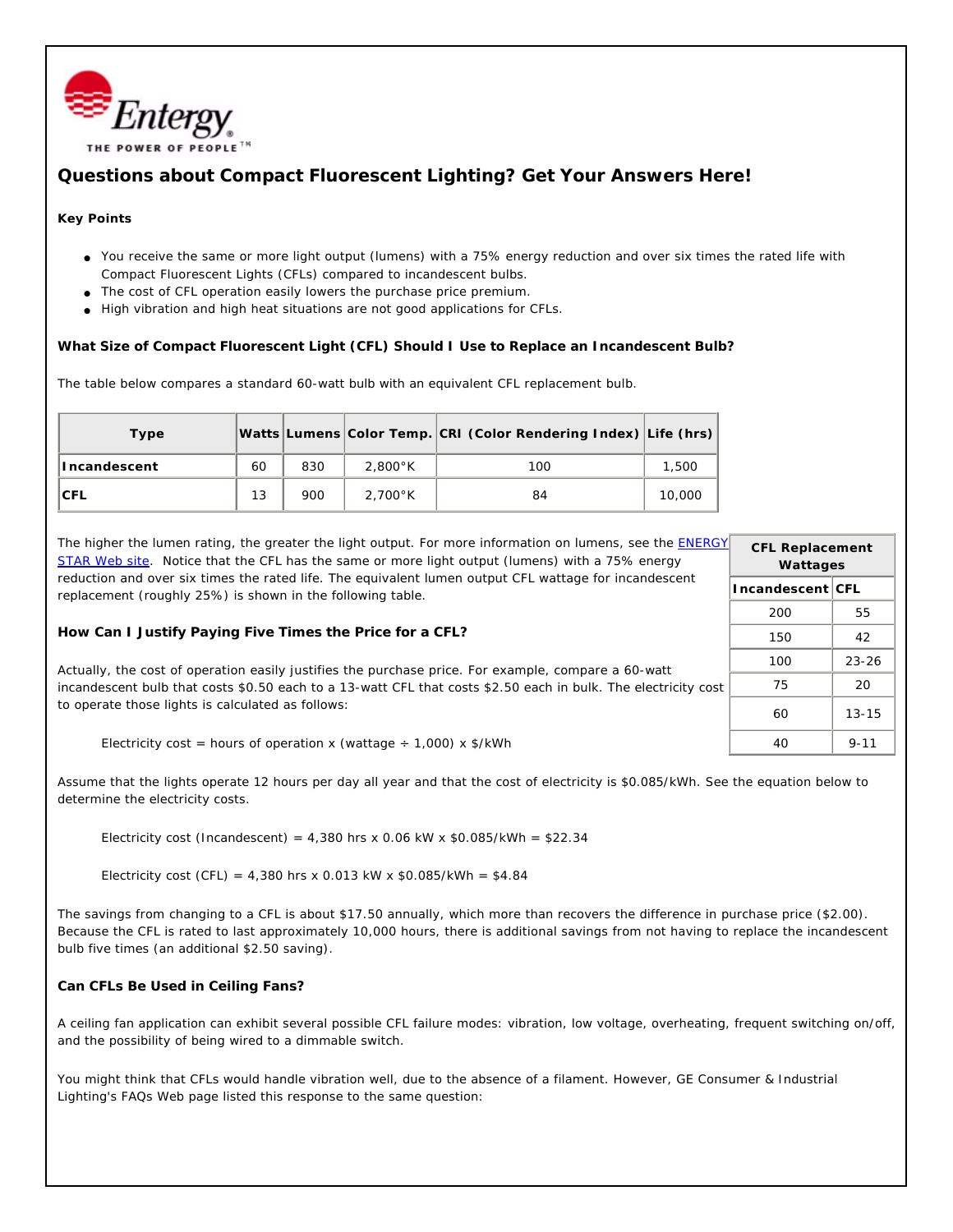

Source: ENERGY STAR

"Can I use a CFL in applications involving vibration such as a ceiling fan or garage door opener?

Currently it is not recommended to use CFLs in vibrating environments. Vibration can cause the electronics in the CFL to fail."

However, GE recommends its FLE11 globe CFL for use in a ceiling fan. In addition, no such warnings were found from other lamp manufacturers such as Philips or Osram Sylvania. Furthermore, many new electronic ballasts now come with built-in filtering and protection circuits that are improvements over the less expensive designs.

**Do CFLs Quickly Burn Out in Recessed Lights?**

Some fluorescent ballasts are unreliable in ambient temperatures much over 120°F (50°C). This is sometimes a problem in enclosed or recessed ceiling fixtures if heat in the fixture builds up. The Rensselaer Polytechnic Institute Lighting Research Center publishes a newsletter, Lighting Answers. An article on high-wattage compact fluorescent lamps (HW-CFLs) showed the temperature increased from an average of about 25°C (77°F) to 40°C to 60°C (100°F to 140°F) in enclosed aluminum reflectors and prismatic refractors. The temperature rise in open reflectors/refractors was much smaller. These high-wattage CFLs were rated at 55 to 105 watts.

In 2002, Pacific Northwest National Laboratories (PNNL) completed technical and market research on reflector CFLs (R-CFLs) in the 12 to 20-watt range and identified several challenges to the use of R-CFLs installed in insulated, ceiling-rated, airtight (ICAT) recessed can housings:

- "Delivered light output. Total light output for R-CFLs was often significantly less than their incandescent counterparts, and R-CFLs installed in high ambient temperature environments generally produced lower light levels, compared to CFLs installed in "open" fixtures at room temperature.
- Longevity. Operating life was often much shorter than the manufacturer rated life when installed in insulated ceiling environments. Operating temperature **was often above manufacturer guidelines** when operated in an ICAT can."

Note that the PNNL R-CFLs were not totally enclosed. The housings were open on one end but not vented, thus the categorization as *airtight* to prevent loss of conditioned air into unconditioned spaces above, such as attics.

In a follow-up press release, Philips Lighting Company R-CFLs Prove They Can Take the Heat, the Philips SLS/R40 20-watt and the EL/A BR30 16-watt Reflector Flood, which are part of the Philips® Marathon™ line, "met the DOE's stringent performance criteria for its R-CFL project, including ENERGY STAR certification and a minimum of 6,000 hours of elevated temperature life testing." Manufacturers now have specially designed recessed housings for fluorescent lighting.

**Can I Use a CFL with a Dimmer Switch?**

To use a dimmer switch with CFLs, you must buy a CFL specifically made to work with dimmer switches. These are different than normal CFLs.

**Can I Use a CFL in Applications Where I Will Be Turning the Lights On/Off Frequently?**

Like linear fluorescent lamps, CFLs require a very short time period before they achieve rated lumen output (brightness). The rated life of fluorescent lighting is typically tested using a cycle of 3-hours on and 15-minutes off. Turning fluorescent lights off sooner than 3-hours will shorten the rated life. Manufacturers generally recommend keeping a CFL on for at least a 15-minute period of time before turning it off.

**What Should I Do if a CFL Breaks?**

GE Lighting's FAQs address this issue as well:

"Because there is such a small amount of mercury in CFLs, your greatest risk if a bulb breaks is being cut from glass shards. Research indicates that there is no immediate health risk to you or your family should a bulb break if it is